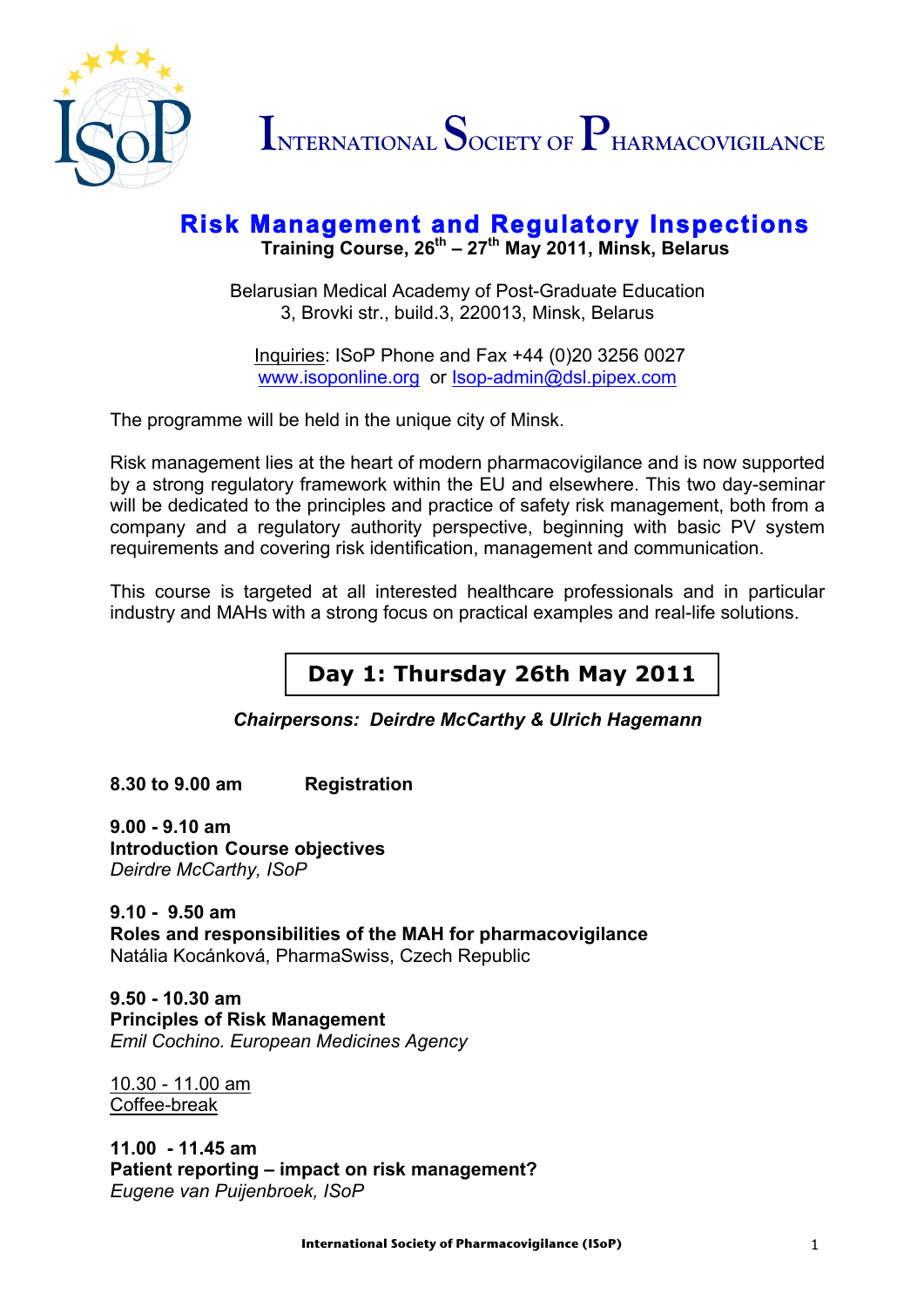**11.45 - 12.30 pm PV Planning and the EU-RMP** *Ulrich Hagemann, ISoP*

**12.30 - 1.00 pm Open Forum for Questions and Answers**

Lunch

**2.00 - 2.45 pm Practical examples of risk minimization tools**  *Emil Cochino. European Medicines Agency*

**2.45 - 3.30 pm Risk communication such as the Direct Healthcare Professional Communication**  *Ulrich Hagemann, ISoP*

3.30 - 4.00 pm Coffee-break

**4.00 - 4.45 pm The EU QPPV – roles and responsibilities in risk management and regulatory inspections** *Deirdre McCarthy, ISoP*

**Final comments and Close of Day 1**